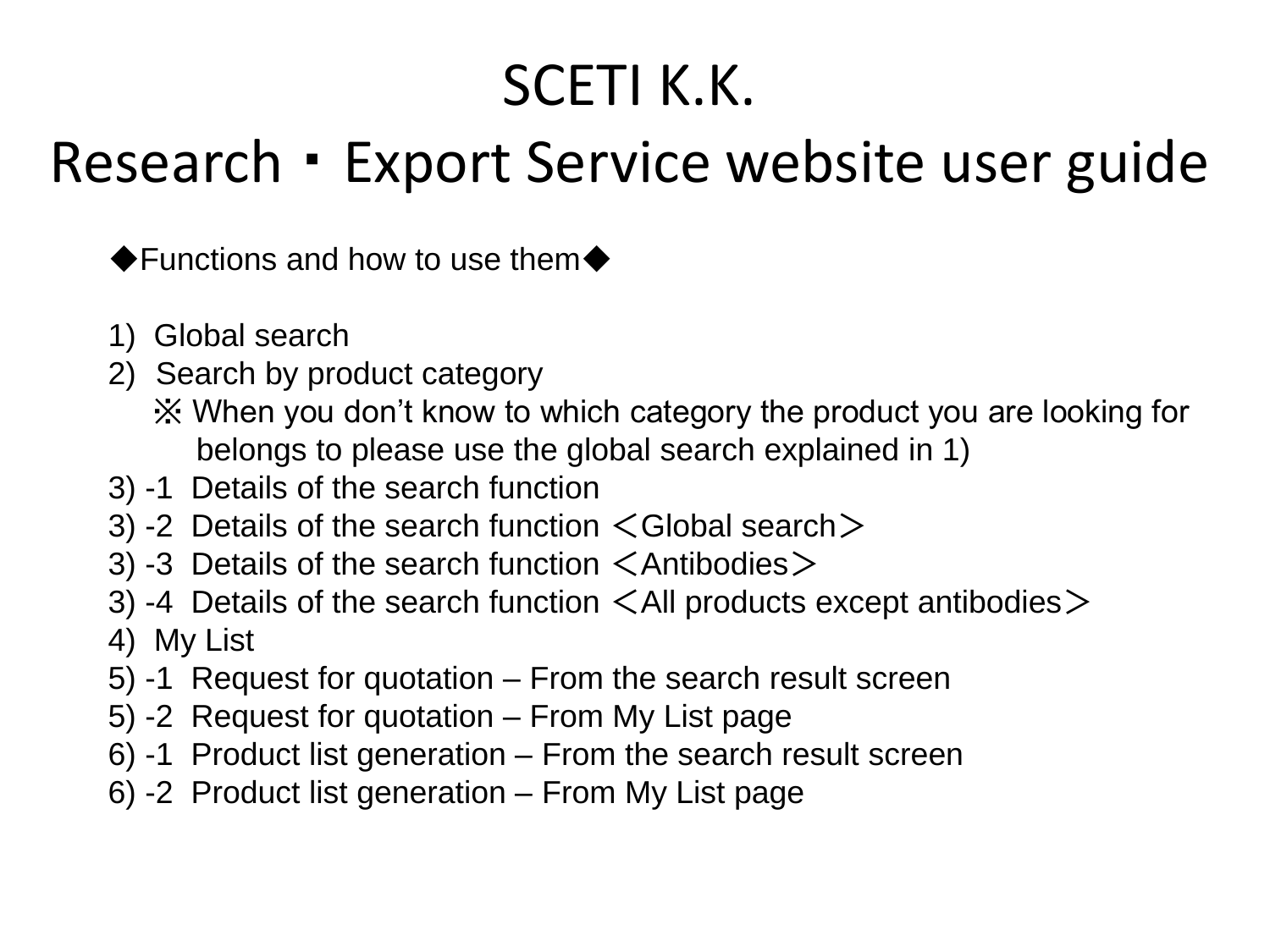#### 1) Global search

You can use the global search from the top page (the search will be run across all the products)

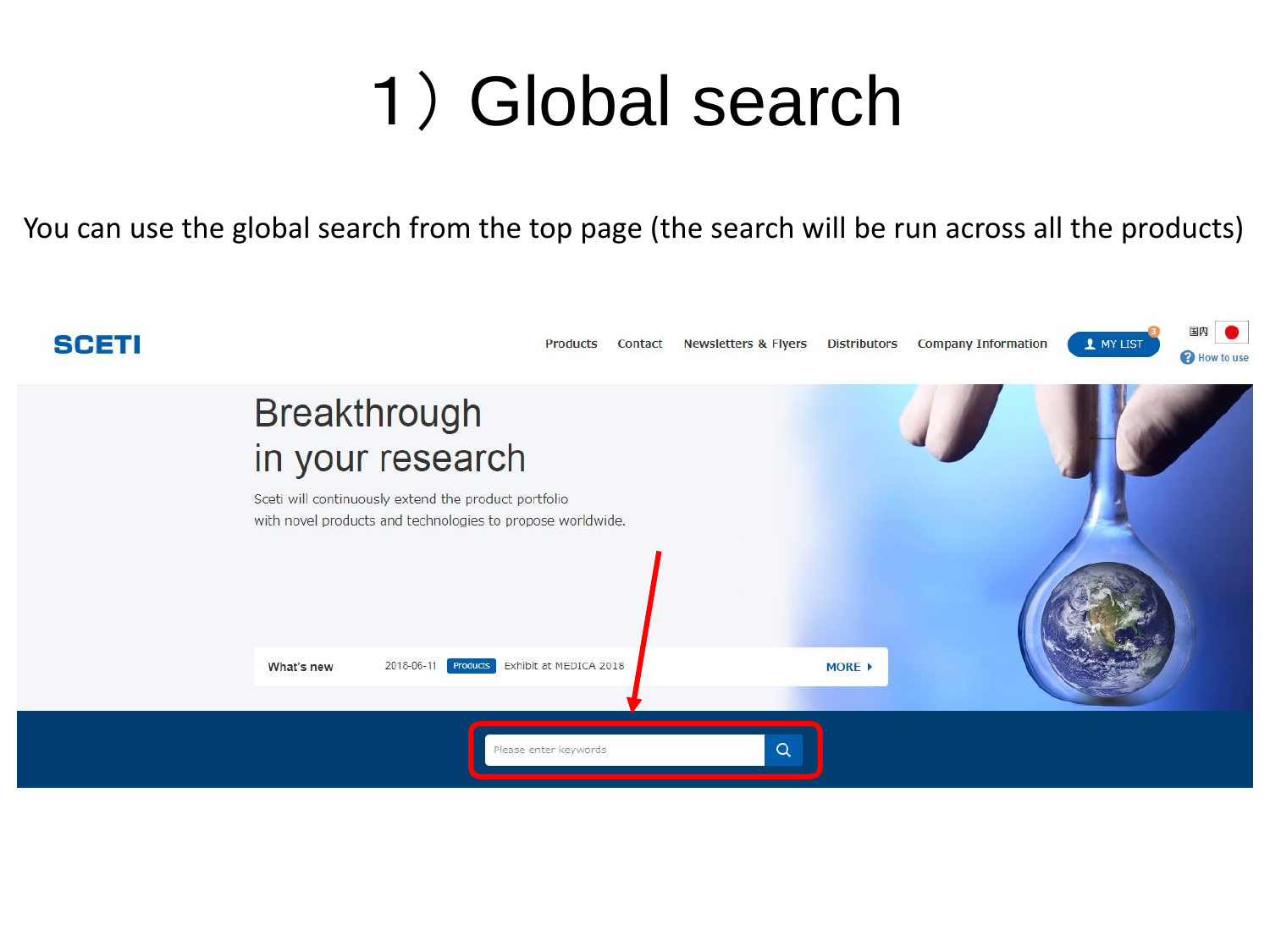# 2) Search by product category

To search within a given category, from the top page click the corresponding category's name to access the corresponding category search page.

When you don't know to which category the product you are looking for belongs to please use the global search.

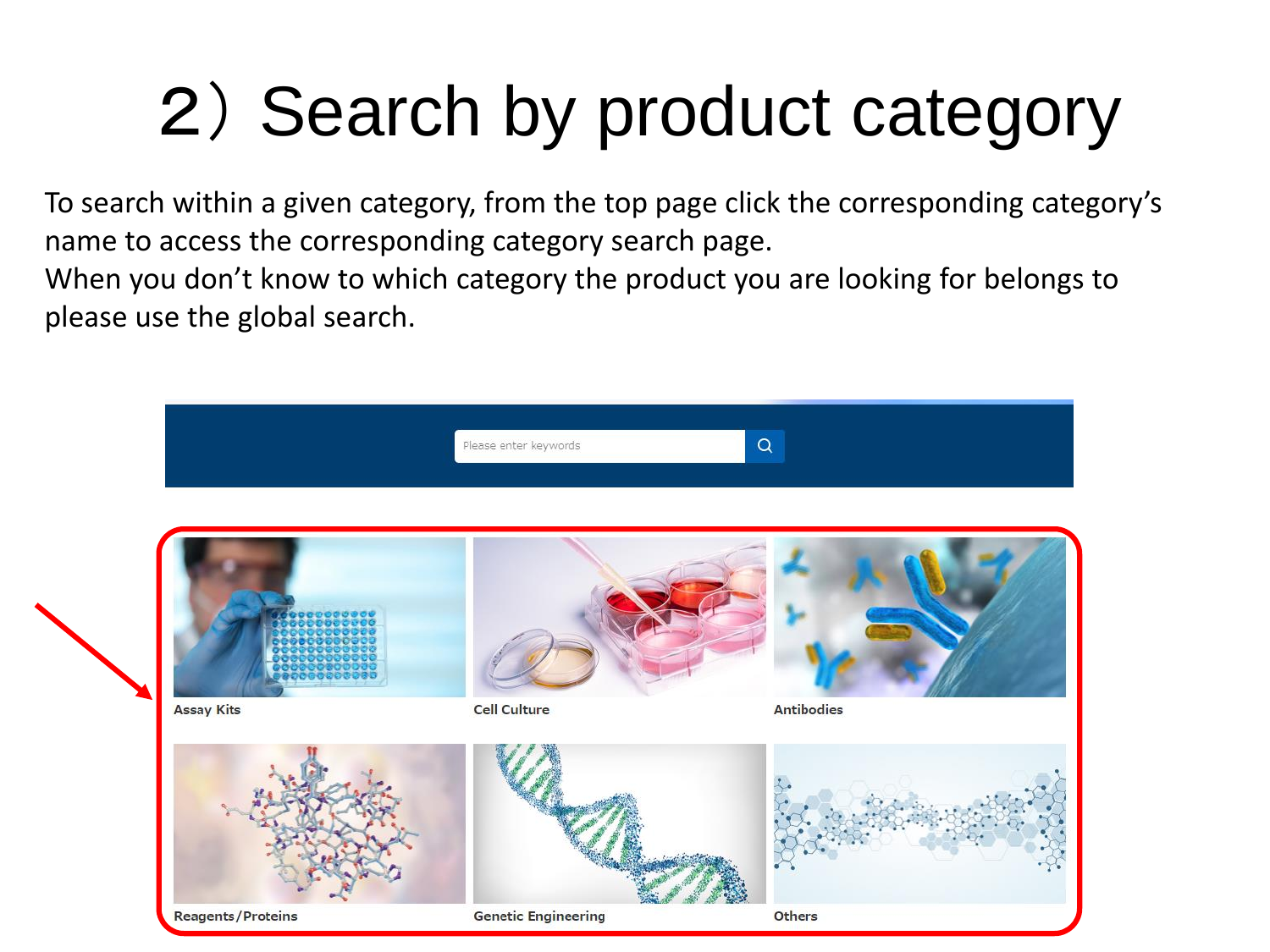## 3) Details of the search function

Selection of the product category for which you want to search the products  $\begin{bmatrix} 1 & 1 \\ 1 & 1 \end{bmatrix}$  To access the advanced search screen

| ly Kits | $\overline{\phantom{a}}$ | Please enter keywords | Search | Advanced Search     |
|---------|--------------------------|-----------------------|--------|---------------------|
|         |                          |                       |        | <b>ISTER STEAMS</b> |

 $TOP > Products$ 

| Category                           |   | Select all / Cancel all        |                 |                     |         |                                              |       |                | Displaying 64 results. |                                             |
|------------------------------------|---|--------------------------------|-----------------|---------------------|---------|----------------------------------------------|-------|----------------|------------------------|---------------------------------------------|
| Global search<br><b>Assay Kits</b> |   | fragment PTH IRMA[SML]         |                 |                     |         |                                              |       |                |                        |                                             |
| Cell Culture                       |   | <b>Sub Category</b>            | <b>Supplier</b> | <b>Product Code</b> | Package | Radioactivity                                | Range | <b>Remarks</b> | <b>File</b>            |                                             |
| Antibodies<br>Reagents/Proteins    |   | <b>RIA</b>                     | <b>SML</b>      | 30300               | 100test |                                              |       |                |                        | Quotation request for the selected products |
| Genetic Engineering                |   |                                |                 |                     |         |                                              |       |                |                        |                                             |
| Others                             |   | <b>PLA2 RIA Kit(50test)</b>    |                 |                     |         |                                              |       |                |                        |                                             |
|                                    | □ | <b>Sub Category</b>            | <b>Supplier</b> | <b>Product Code</b> | Package | Radioactivity                                | Range | <b>Remarks</b> | <b>File</b>            |                                             |
| <b>Sub Category</b>                |   | <b>RIA</b>                     | <b>SML</b>      | 30100               | 50test  | 42.5kBq                                      |       |                |                        |                                             |
| EIA/ELISA<br>Others                |   | PTHrP-IRMA[SML]                |                 |                     |         |                                              |       |                |                        | Deselect                                    |
| <b>RIA</b>                         |   | <b>Sub Category</b>            | <b>Supplier</b> |                     |         | Addition of the selected products to My List |       |                |                        | Request for Quotation                       |
|                                    |   | <b>RIA</b>                     | <b>SML</b>      |                     |         |                                              |       |                |                        | Add to My List                              |
| <b>Product Code</b>                |   |                                |                 |                     |         |                                              |       |                |                        |                                             |
| Please enter                       |   | <b>Recombinant anti-DNA II</b> |                 |                     |         |                                              |       |                |                        | Print product list                          |
|                                    | ∩ | <b>Sub Category</b>            | <b>Supplier</b> | <b>Product Code</b> | Package | Radioactivity                                | Range | <b>Remarks</b> | <b>File</b>            |                                             |
| Search                             |   | <b>RIA</b>                     | <b>SML</b>      | 30600               | 100test | 43kBq                                        |       |                |                        |                                             |
|                                    |   |                                |                 |                     |         |                                              |       |                |                        |                                             |

#### Advanced search options

#### Generate a product list for the selected products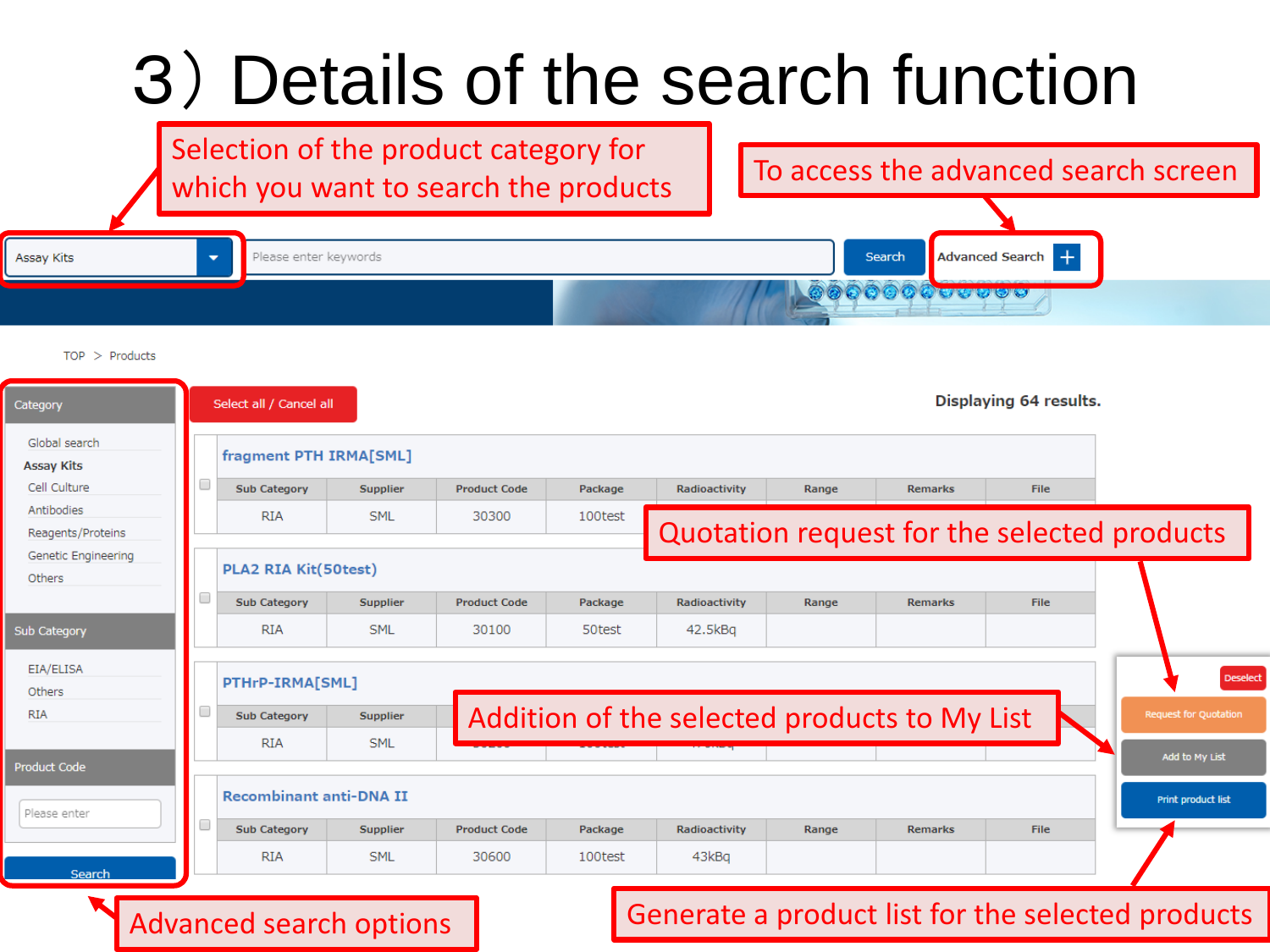## 3) Details of the search function <Global search>

By clicking the **FAdvanced Search** on the global search page, you can set detailed search criteria.

| Criteria common to all products |                       |   |                             |                                          |  |  |  |  |  |  |
|---------------------------------|-----------------------|---|-----------------------------|------------------------------------------|--|--|--|--|--|--|
| <b>Keyword</b>                  | Please enter keywords |   | Category                    | Global search                            |  |  |  |  |  |  |
| <b>Product Code</b>             | Please enter keywords |   | CAS No.                     | Please enter keywords                    |  |  |  |  |  |  |
|                                 |                       |   |                             |                                          |  |  |  |  |  |  |
| <b>Antibodies search</b>        |                       |   | Antibodies related criteria |                                          |  |  |  |  |  |  |
| <b>Host</b>                     | Please select         | v | Antigen                     | Please select<br>$\overline{\mathbf{v}}$ |  |  |  |  |  |  |
|                                 | $@$ AND $@$ OR        |   |                             | $@$ AND $@$ OR                           |  |  |  |  |  |  |
| <b>Cross Reactivity</b>         | Please select         | v | Application                 | Please select<br>v                       |  |  |  |  |  |  |
|                                 | $@$ AND $@$ OR        |   |                             | $@$ AND $@$ OR                           |  |  |  |  |  |  |
|                                 |                       |   |                             |                                          |  |  |  |  |  |  |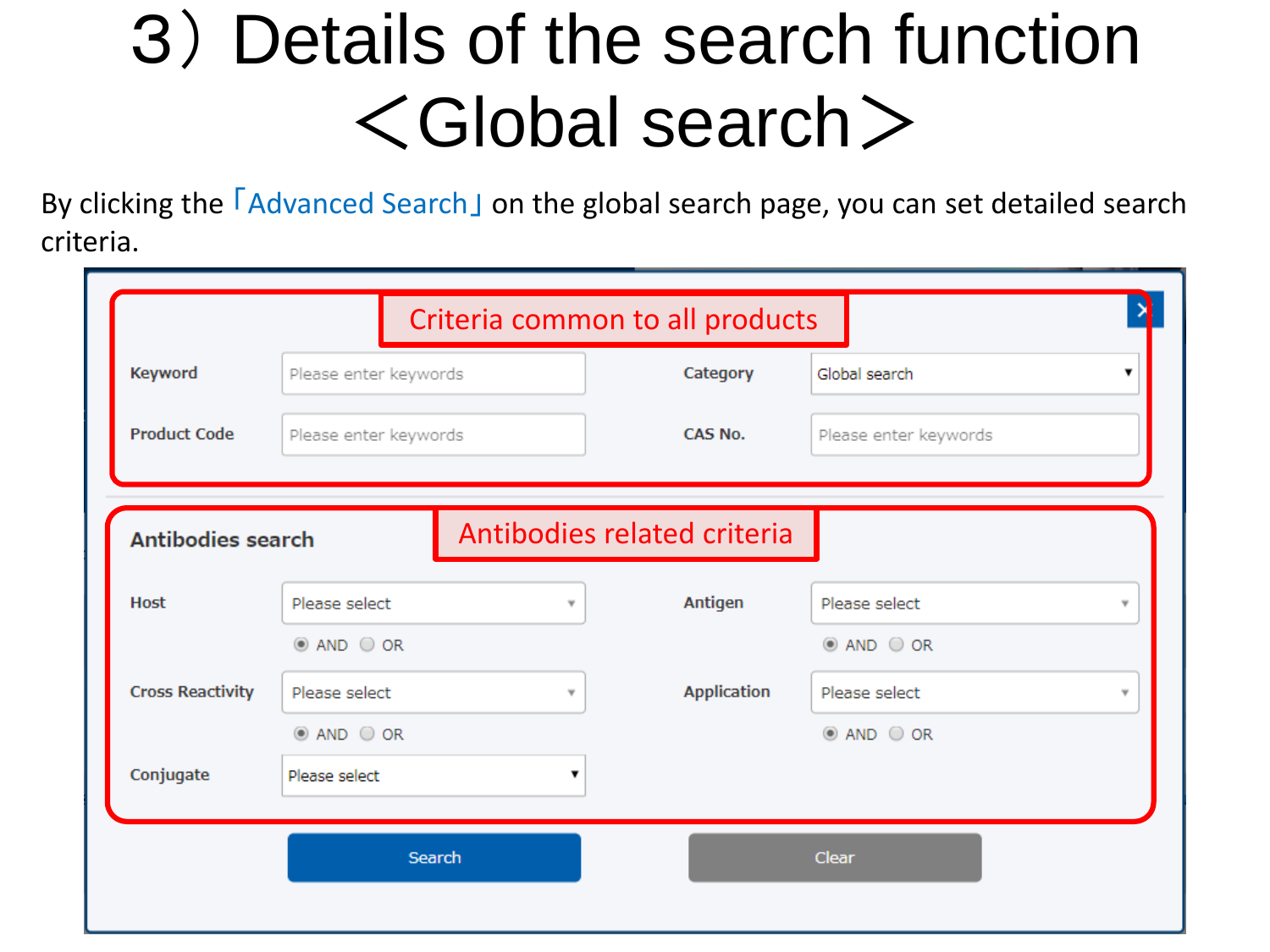## 3) Details of the search function <Antibodies>

By clicking the **FAdvanced Search** on the antibodies search page you can set detailed search criteria related to antibodies.

|                         |                       |                         |                     |                       | $\pmb{\times}$ |
|-------------------------|-----------------------|-------------------------|---------------------|-----------------------|----------------|
| Keyword                 | Please enter keywords |                         |                     |                       |                |
| <b>Sub Category</b>     | Please select         | 7                       | <b>Product Code</b> | Please enter keywords |                |
| <b>Host</b>             | Please select         | $\overline{\mathbf{v}}$ | Antigen             | Please select         | ۳              |
|                         | $@$ AND $@$ OR        |                         |                     | $@$ AND $@$ OR        |                |
| <b>Cross Reactivity</b> | Please select         | $\forall$               | <b>Application</b>  | Please select         | v              |
|                         | $@$ AND $@$ OR        |                         |                     | $@$ AND $@$ OR        |                |
| Conjugate               | Please select         | 7                       |                     |                       |                |
|                         |                       |                         |                     |                       |                |
|                         | Search                |                         |                     | <b>Clear</b>          |                |
|                         |                       |                         |                     |                       |                |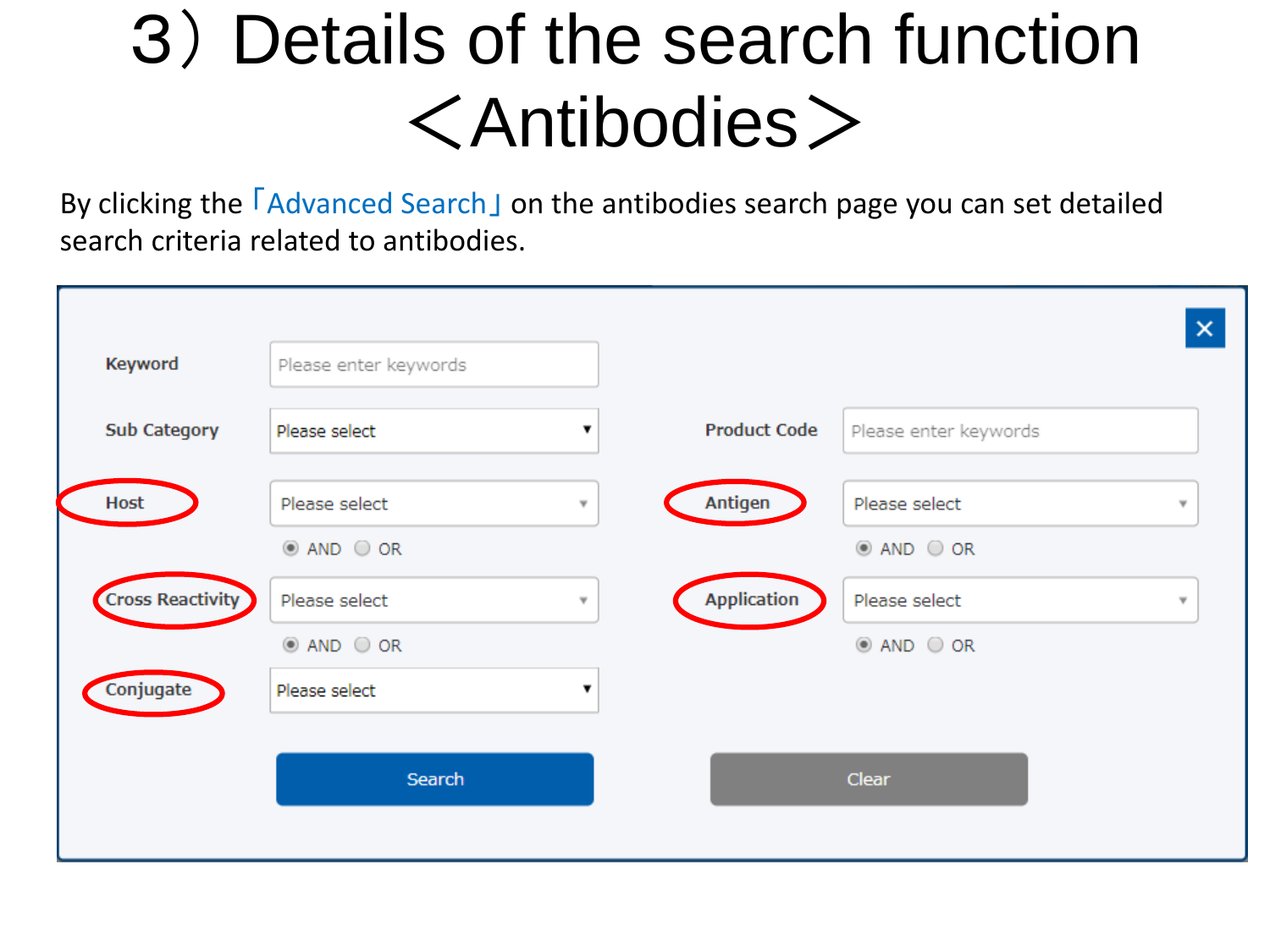# 3) Details of the search function <All products except antibodies>

By clicking the **F**Advanced Search I on the other search pages you can set detailed search criteria.

|                     |                                          | $\boldsymbol{\times}$                       |
|---------------------|------------------------------------------|---------------------------------------------|
| Keyword             | Please enter keywords                    |                                             |
| <b>Sub Category</b> | Please select<br>$\overline{\mathbf{v}}$ | <b>Product Code</b>   Please enter keywords |
|                     | Search                                   | Clear                                       |
|                     |                                          |                                             |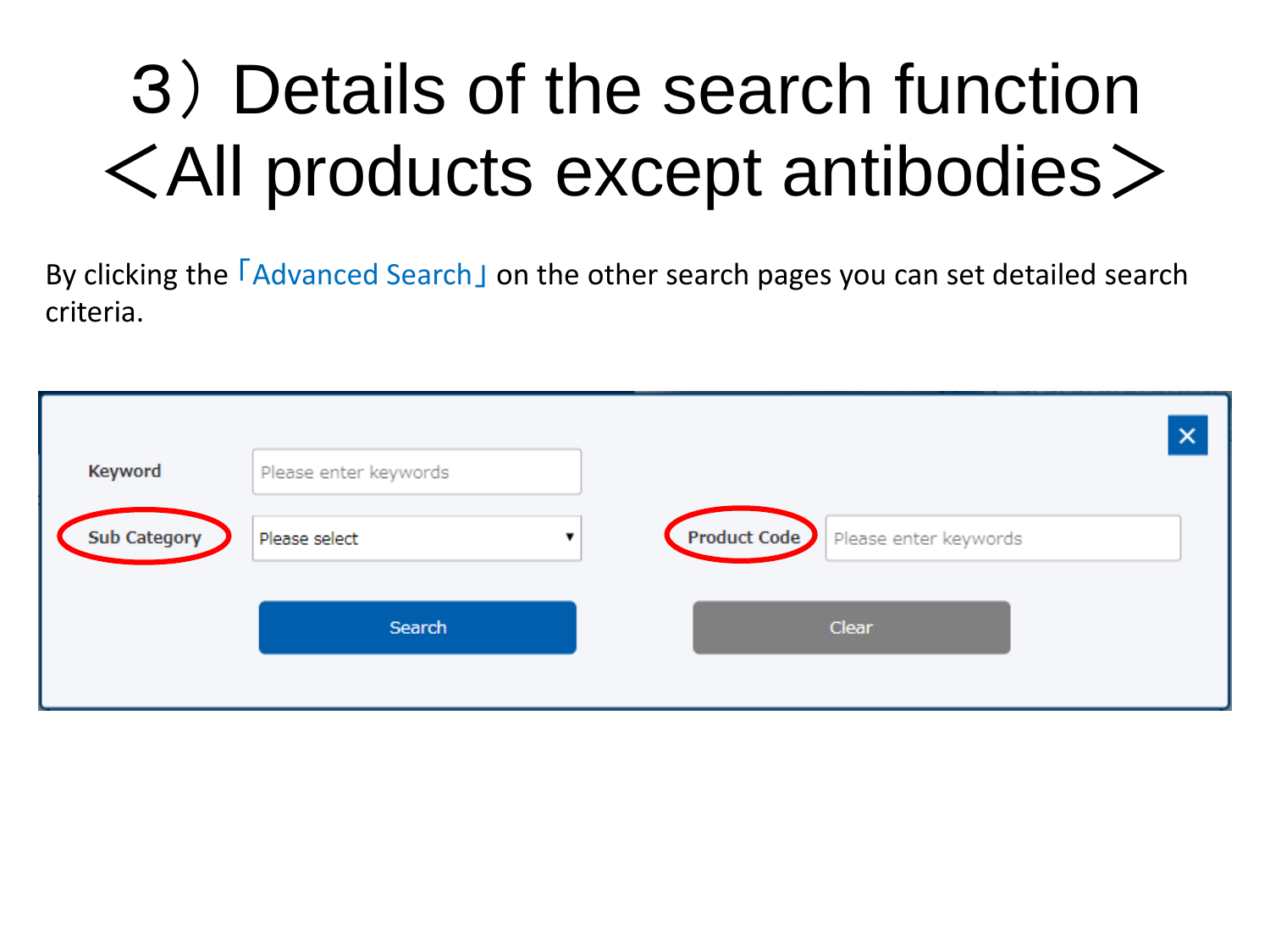# 4) My List

From the search result page presented in the point 3), add products in My List  $\Rightarrow$  Click the My List icon on the top right of the screen  $\Rightarrow$  Select the products from My List  $\Rightarrow$  You can then make a **FRequest for quotation** or **FPrint the product list** for the selected products.

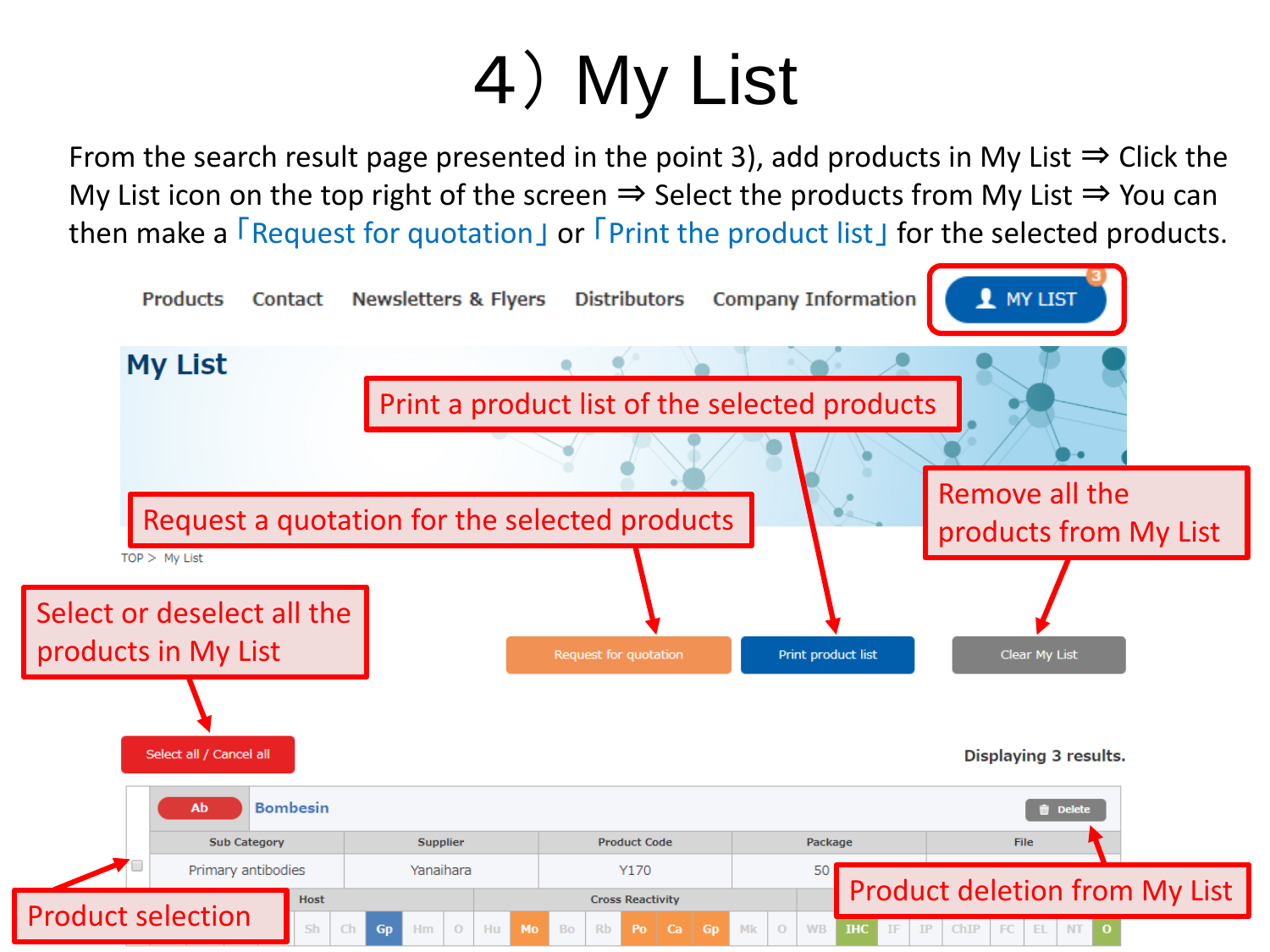# 5) Request for quotation

There are 2 ways to request a quotation for the selected products : from the search result screen or from My List.

|                                    |   |                                                   |                 |                     |         |                                               |       |                |                   | Select the products from the search result $\Rightarrow$ Click the $\sqrt{\phantom{0}}$ Request for quotation J button |
|------------------------------------|---|---------------------------------------------------|-----------------|---------------------|---------|-----------------------------------------------|-------|----------------|-------------------|------------------------------------------------------------------------------------------------------------------------|
| Assay Kits                         |   | Please enter keywords<br>$\overline{\phantom{a}}$ |                 |                     |         |                                               |       | Search         | Advanced Search + |                                                                                                                        |
|                                    |   |                                                   |                 |                     |         |                                               |       | ,,,,,,,,,,,,   |                   |                                                                                                                        |
| <b>Product selection</b>           |   |                                                   |                 |                     |         |                                               |       |                |                   |                                                                                                                        |
| Category                           |   | Select all / Cancel all                           |                 |                     |         | Request a quotation for the selected products |       |                |                   |                                                                                                                        |
| Global search<br><b>Assay Kits</b> |   | fragment PTH IRMA[SML]                            |                 |                     |         |                                               |       |                |                   |                                                                                                                        |
| Cell Culture                       | u | <b>Sub Category</b>                               | Supplier        | <b>Product Code</b> | Package | Radioactivity                                 | Range | Remarks        | File              |                                                                                                                        |
| Antibodies<br>Reagents/Proteins    |   | <b>RIA</b>                                        | <b>SML</b>      | 30300               | 100test | 510kBq                                        |       |                |                   |                                                                                                                        |
| Genetic Engineering<br>Others      |   | <b>PLA2 RIA Kit(50test)</b>                       |                 |                     |         |                                               |       |                |                   |                                                                                                                        |
|                                    | O | <b>Sub Category</b>                               | <b>Supplier</b> | <b>Product Code</b> | Package | Radioactivity                                 | Range | <b>Remarks</b> | File              |                                                                                                                        |
| Sub Category                       |   | <b>RIA</b>                                        | <b>SML</b>      | 30100               | 50test  | 42.5kBq                                       |       |                |                   |                                                                                                                        |
| EIA/ELISA<br>Others                |   | PTHrP-IRMA[SML]                                   |                 |                     |         |                                               |       |                |                   | Deselect                                                                                                               |
| <b>RIA</b>                         | 0 | <b>Sub Category</b>                               | Supplier        | <b>Product Code</b> | Package | Radioactivity                                 | Range | <b>Remarks</b> | File              | Request for Quotation                                                                                                  |
|                                    |   | <b>RIA</b>                                        | <b>SML</b>      | 30200               | 100test | 470kBq                                        |       |                |                   | Add to My List                                                                                                         |
| Product Code                       |   |                                                   |                 |                     |         |                                               |       |                |                   |                                                                                                                        |
| Please enter                       |   | <b>Recombinant anti-DNA II</b>                    |                 |                     |         |                                               |       |                |                   | <b>Print product list</b>                                                                                              |
|                                    | 0 | <b>Sub Category</b>                               | Supplier        | <b>Product Code</b> | Package | Radioactivity                                 | Range | <b>Remarks</b> | File              |                                                                                                                        |
| Search                             |   | <b>RIA</b>                                        | <b>SML</b>      | 30600               | 100test | 43kBq                                         |       |                |                   |                                                                                                                        |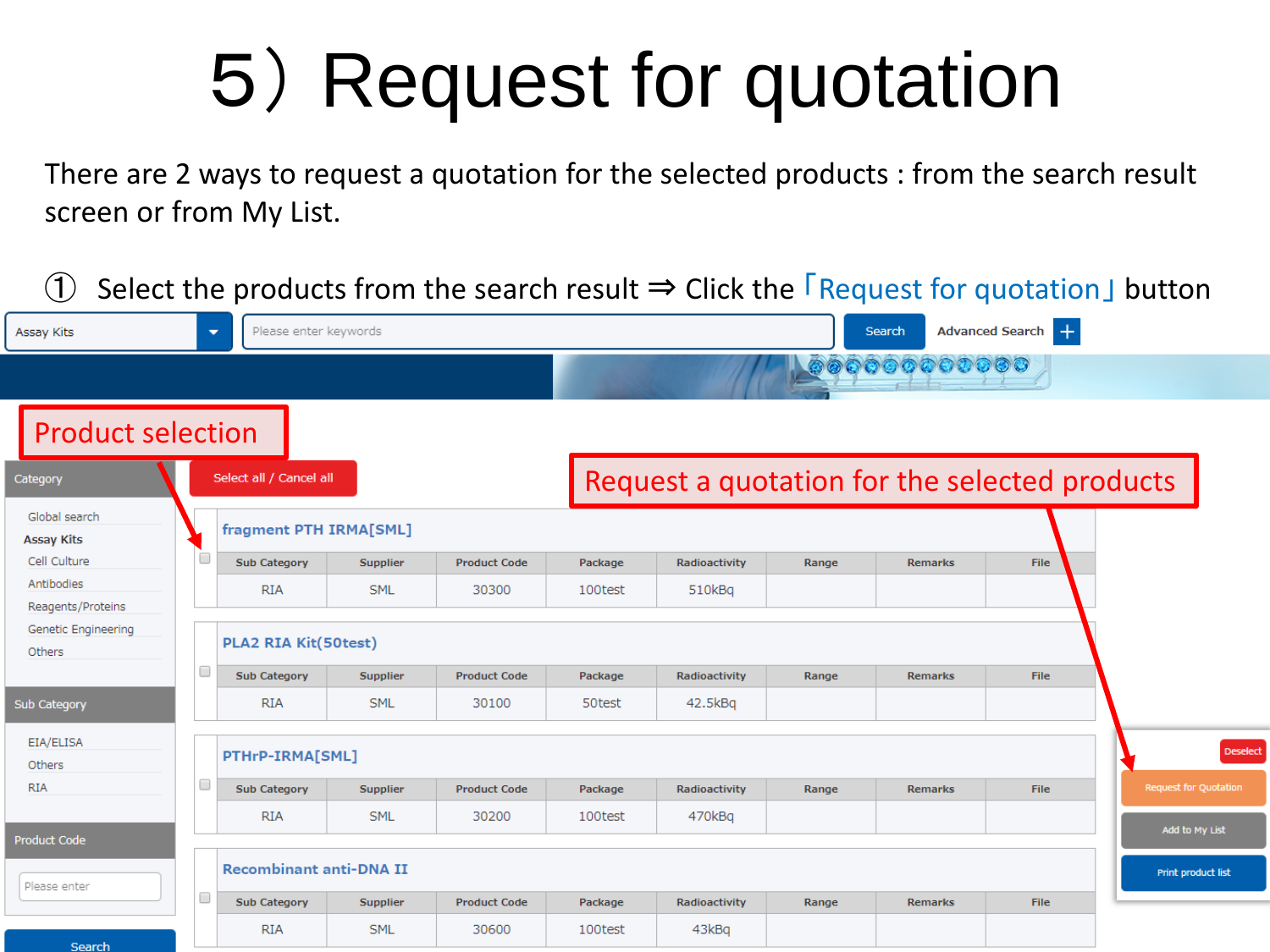# 5) Request for quotation

② Select the products from My List  $\Rightarrow$  Click the  $\sqrt{\frac{1}{2}}$  Request for quotation button

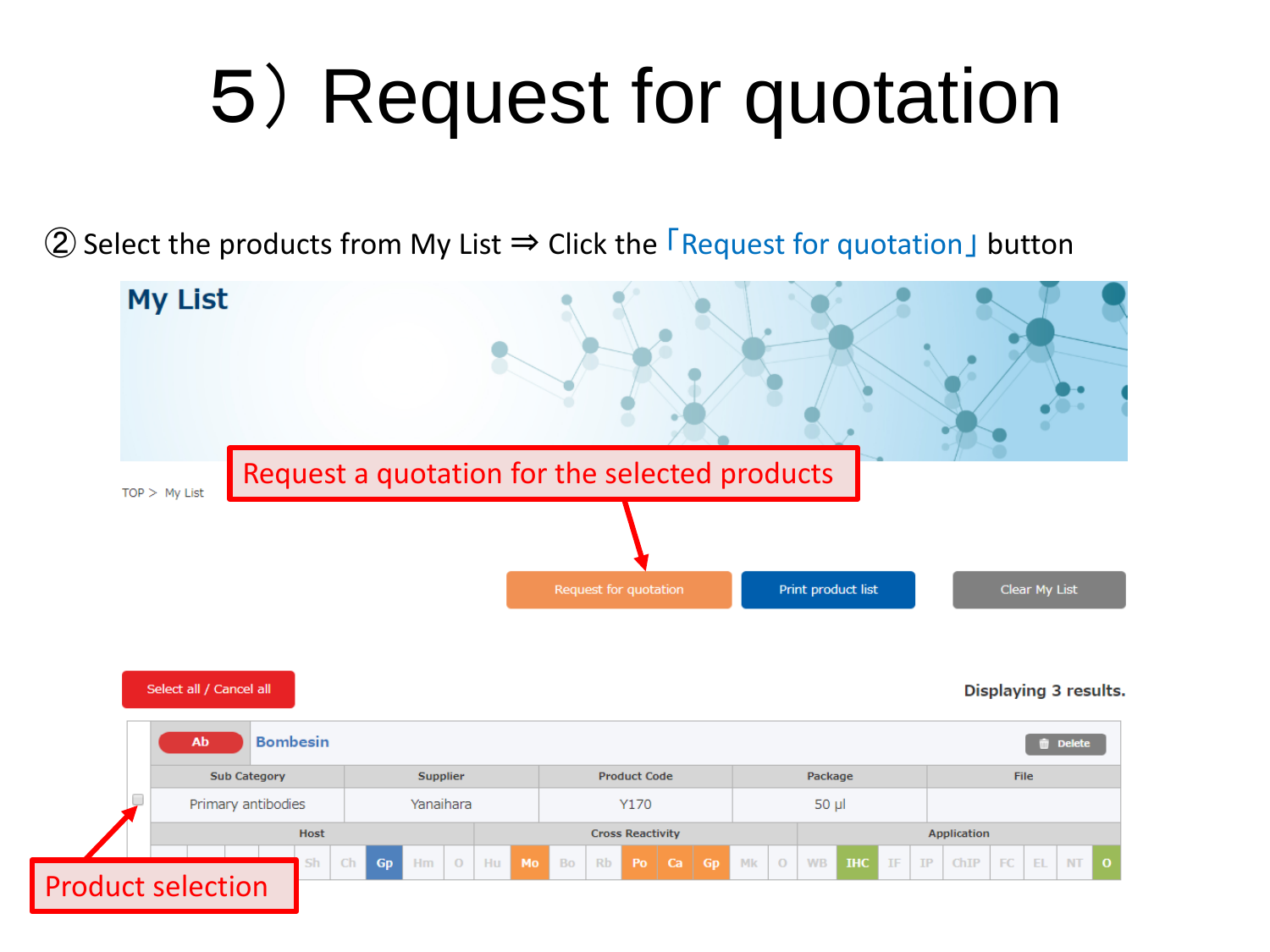# 6) Product list generation

There are 2 ways to generate a product list for the selected products : from the search result screen or from My List.

Select the products from the search result  $\Rightarrow$  Click the  $\Gamma$ Print product list I button

| Assay Kits                         | $\overline{\phantom{a}}$ | Please enter keywords          |                 |                     | Advanced Search -<br>Search |  |               |       |                                           |             |                           |         |
|------------------------------------|--------------------------|--------------------------------|-----------------|---------------------|-----------------------------|--|---------------|-------|-------------------------------------------|-------------|---------------------------|---------|
|                                    |                          |                                |                 |                     |                             |  |               |       | 000000000000                              |             |                           |         |
| <b>Product selection</b>           |                          |                                |                 |                     |                             |  |               |       |                                           |             |                           |         |
| Category                           |                          | Select all / Cancel all        |                 |                     |                             |  |               |       | Generate a list for the selected products |             |                           |         |
| Global search<br><b>Assay Kits</b> |                          | fragment PTH IRMA[SML]         |                 |                     |                             |  |               |       |                                           |             |                           |         |
| Cell Culture                       | u                        | <b>Sub Category</b>            | Supplier        | <b>Product Code</b> | Package                     |  | Radioactivity | Range | <b>Remarks</b>                            | <b>File</b> |                           |         |
| Antibodies<br>Reagents/Proteins    |                          | <b>RIA</b>                     | <b>SML</b>      | 30300               | 100test                     |  | 510kBq        |       |                                           |             |                           |         |
| Genetic Engineering<br>Others      |                          | <b>PLA2 RIA Kit(50test)</b>    |                 |                     |                             |  |               |       |                                           |             |                           |         |
|                                    | O                        | <b>Sub Category</b>            | <b>Supplier</b> | <b>Product Code</b> | Package                     |  | Radioactivity | Range | <b>Remarks</b>                            | File        |                           |         |
| Sub Category                       |                          | <b>RIA</b>                     | <b>SML</b>      | 30100               | 50test                      |  | 42.5kBq       |       |                                           |             |                           |         |
| EIA/ELISA<br>Others                |                          | PTHrP-IRMA[SML]                |                 |                     |                             |  |               |       |                                           |             |                           | Deseled |
| <b>RIA</b>                         | 0                        | <b>Sub Category</b>            | Supplier        | <b>Product Code</b> | Package                     |  | Radioactivity | Range | <b>Remarks</b>                            | File        | Request for Quotation     |         |
| <b>Product Code</b>                |                          | <b>RIA</b>                     | <b>SML</b>      | 30200               | 100test                     |  | 470kBq        |       |                                           |             | Add to My List            |         |
| Please enter                       |                          | <b>Recombinant anti-DNA II</b> |                 |                     |                             |  |               |       |                                           |             | <b>Print product list</b> |         |
|                                    | O                        | <b>Sub Category</b>            | Supplier        | <b>Product Code</b> | Package                     |  | Radioactivity | Range | <b>Remarks</b>                            | <b>File</b> |                           |         |
| <b>Contract Contract</b>           |                          | <b>RIA</b>                     | <b>SML</b>      | 30600               | 100test                     |  | 43kBq         |       |                                           |             |                           |         |